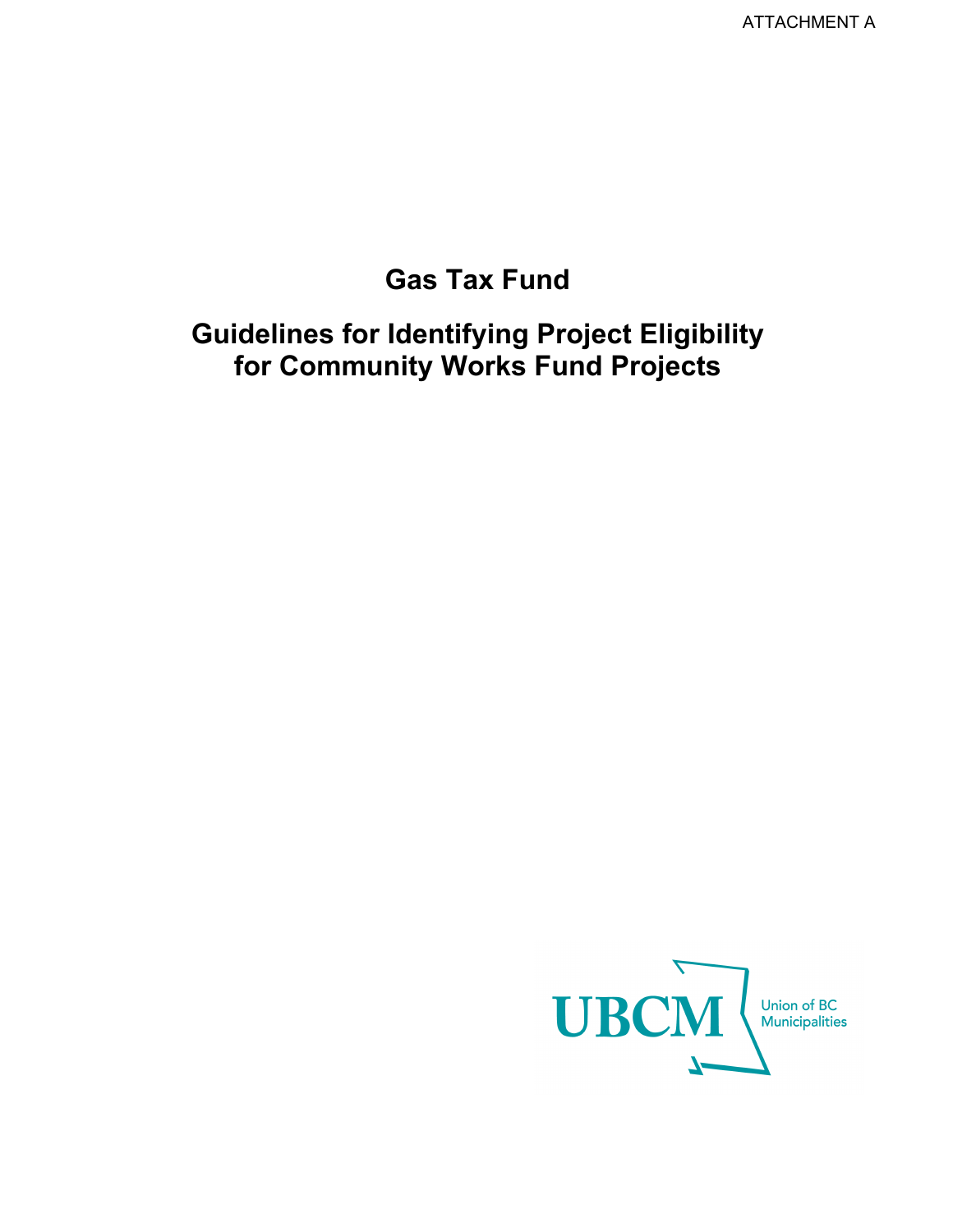This document is provided by the Union of BC Municipalities (UBCM) to support local government decision-making with regard to the expenditure of allocated Federal Gas Tax Funds, delivered through the Community Works Fund (CWF) program. The CWF provides dedicated, predictable long-term funding to all local governments in British Columbia to support local priorities. UBCM administers the Federal Gas Tax Fund in British Columbia.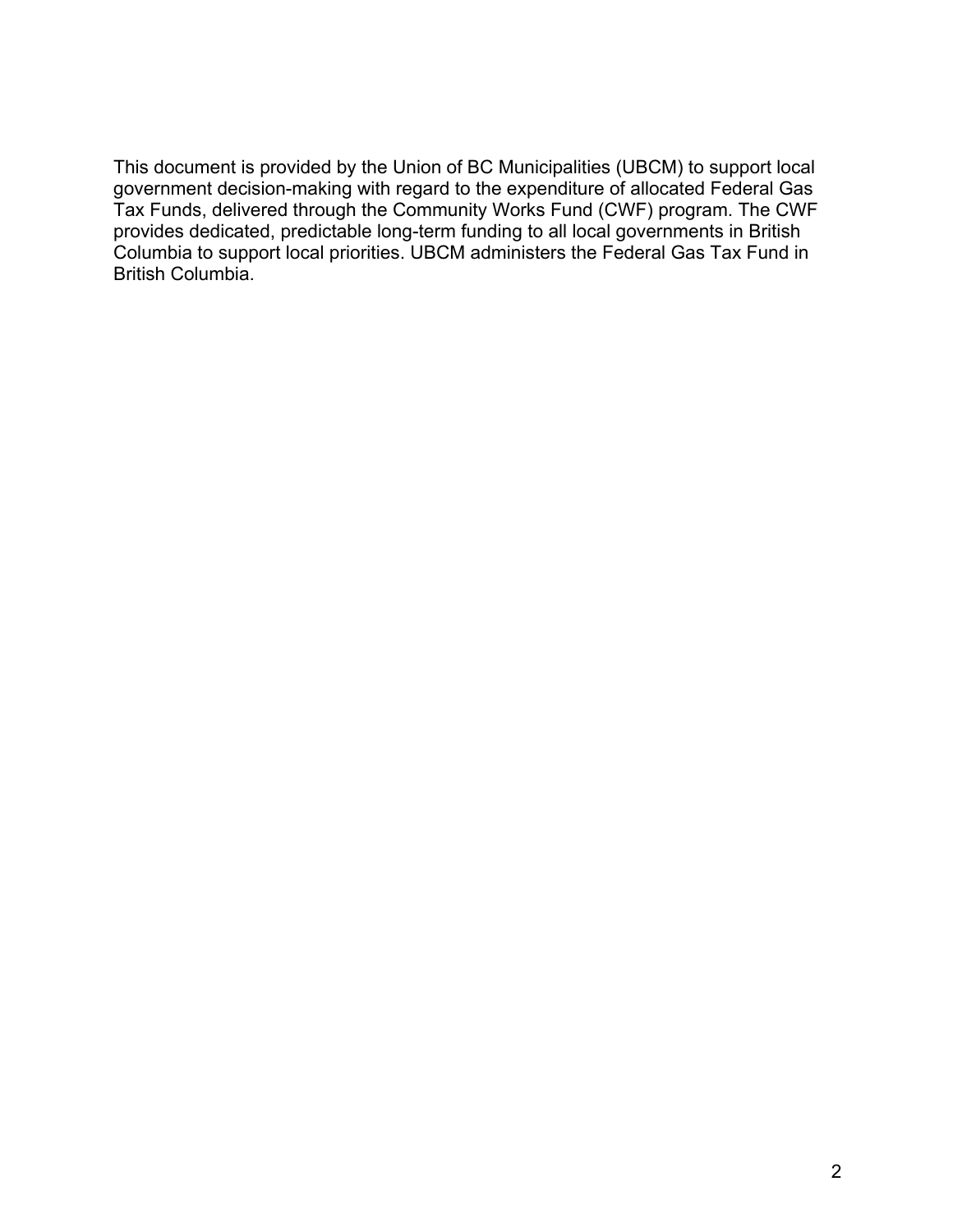### **Community Works Fund**

The Community Works Fund (CWF) is one of three program streams established under the *Administrative Agreement on the Federal Gas Tax Fund in British Columbia* (GTA).

The CWF transfers over \$100 million in federal revenues annually to local governments in British Columbia. In turn, local governments invest CWF allocations within a range of capital and capacity building projects and in accordance with the program's eligibility framework.

In order to receive annual CWF allocations, all local governments enter into an agreement with UBCM which sets out the terms and conditions of the program, including outlining eligible project categories, eligible costs and reporting requirements. The agreement also lays out provisions for providing funding to a third party for eligible projects.

### **Eligibility Framework for CWF projects**

As projects are identified at a local government level and not approved by UBCM in advance, local governments must make a determination on whether a project meets the eligibility requirements set out in the CWF agreement. While Community Works Funds may be used for a broad range of eligible costs for eligible projects, not every local infrastructure will be eligible.

For projects to meet eligibility in BC, they need to be reviewed under a three-step process: the funds may only be utilized by one of the entities set out in the "Ultimate Recipient" definition within the GTA; the funds must be applied towards the eligible expenditures of an eligible project as set out within an "Eligible Project Category", and the project must meet the definition of "Infrastructure", as defined in the Agreement.

### **1. Is the recipient eligible?**

An "Ultimate Recipient" is defined in Annex A of the Agreement as:

(i) a Local Government or its agent (including its wholly owned corporation);

(ii) a non-municipal entity, including for-profit, non-governmental and not-for-profit organizations, on the condition that (a) the Local Government(s) where the Eligible Project would be located, if applicable, has (have) indicated support for the project through a formal resolution of its (their) council(s) or board(s).

(iii) the South Coast British Columbia Transportation Authority, the Greater Vancouver Water District and the Greater Vancouver Sewerage and Drainage District; a trust council, a local trust committee and the trust fund board, all within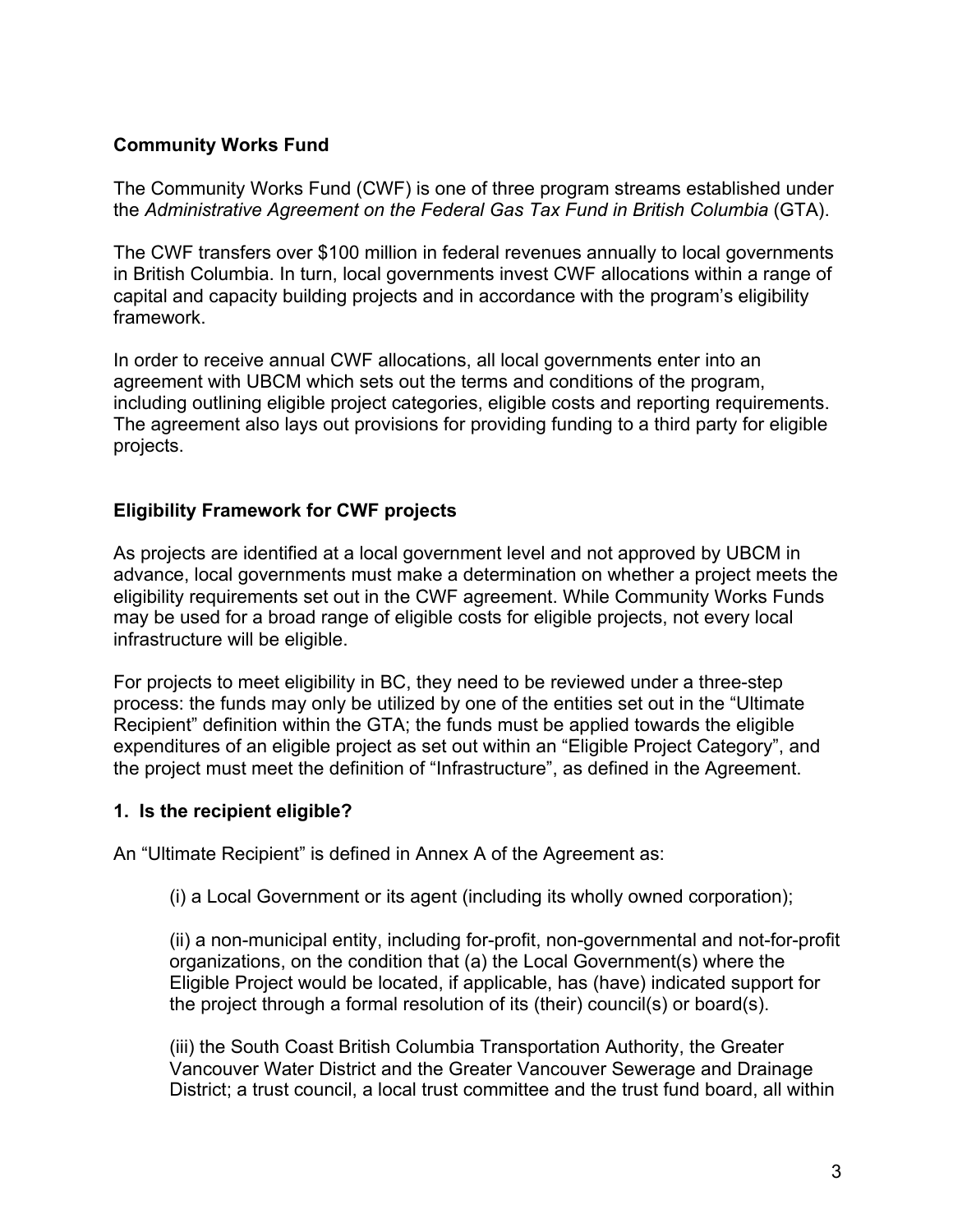the meaning of the Islands Trust Act, and any other entity that delivers core local government services agreed to, in advance, by the Parties; and,

(iv) BC Transit subject to the agreement of the appropriate Local Government, through its council or board. In the case of transit Eligible Projects within the Capital Regional District, the appropriate Local Government is the Capital Regional District.

It is important to note that for all non-municipal entities, the council or board must still support the transfer of funds to that Ultimate Recipient for eligible costs of an eligible project through a formal resolution.

It is also strongly recommended that the local government and the Ultimate Recipient enter into an agreement that sets out the commitments of both parties for the use of funds, including reporting of project outcomes, public access to the infrastructure, and access to documentation for audit purposes.

## **2. Eligible Project Categories**

The Eligible Project Categories are set out in Schedule B of the GTA. The Agreement stipulates that eligible investments are those associated with acquiring, planning, designing, constructing or renovating a tangible capital asset; or strengthening the ability of local governments to improve local and regional planning and asset management; and joint communications activities or federal signage.

The table below provides a list of Eligible Project Categories with some examples of the types of projects considered under each category:

| <b>Project Category</b> | <b>Description</b>                                                                                              | <b>Examples</b>                                                                                                                                                                                                                                                                                                                                                                                                                                                                                                                                                                                                                                          |
|-------------------------|-----------------------------------------------------------------------------------------------------------------|----------------------------------------------------------------------------------------------------------------------------------------------------------------------------------------------------------------------------------------------------------------------------------------------------------------------------------------------------------------------------------------------------------------------------------------------------------------------------------------------------------------------------------------------------------------------------------------------------------------------------------------------------------|
| <b>Public Transit</b>   | Infrastructure which<br>supports a shared<br>passenger transport<br>system which is available<br>for public use | Transit infrastructure such as rail and<br>$\bullet$<br>bus rapid transit systems, and related<br>facilities<br>Buses, rail cars, ferries, para-transit<br>$\bullet$<br>vehicles, and other rolling stock and<br>associated infrastructure<br>Intelligent Transport Systems such as<br>$\bullet$<br>fare collection, fleet management, transit<br>priority signaling, and real time traveler<br>information system at stations and stops<br>Related capital infrastructure including<br>$\bullet$<br>bus lanes, streetcar and trolley<br>infrastructure, storage and maintenance<br>facilities, security enhancement, and<br>transit passenger terminals |
| <b>Local Roads,</b>     | Roads, bridges and                                                                                              | New and rehabilitation of roads                                                                                                                                                                                                                                                                                                                                                                                                                                                                                                                                                                                                                          |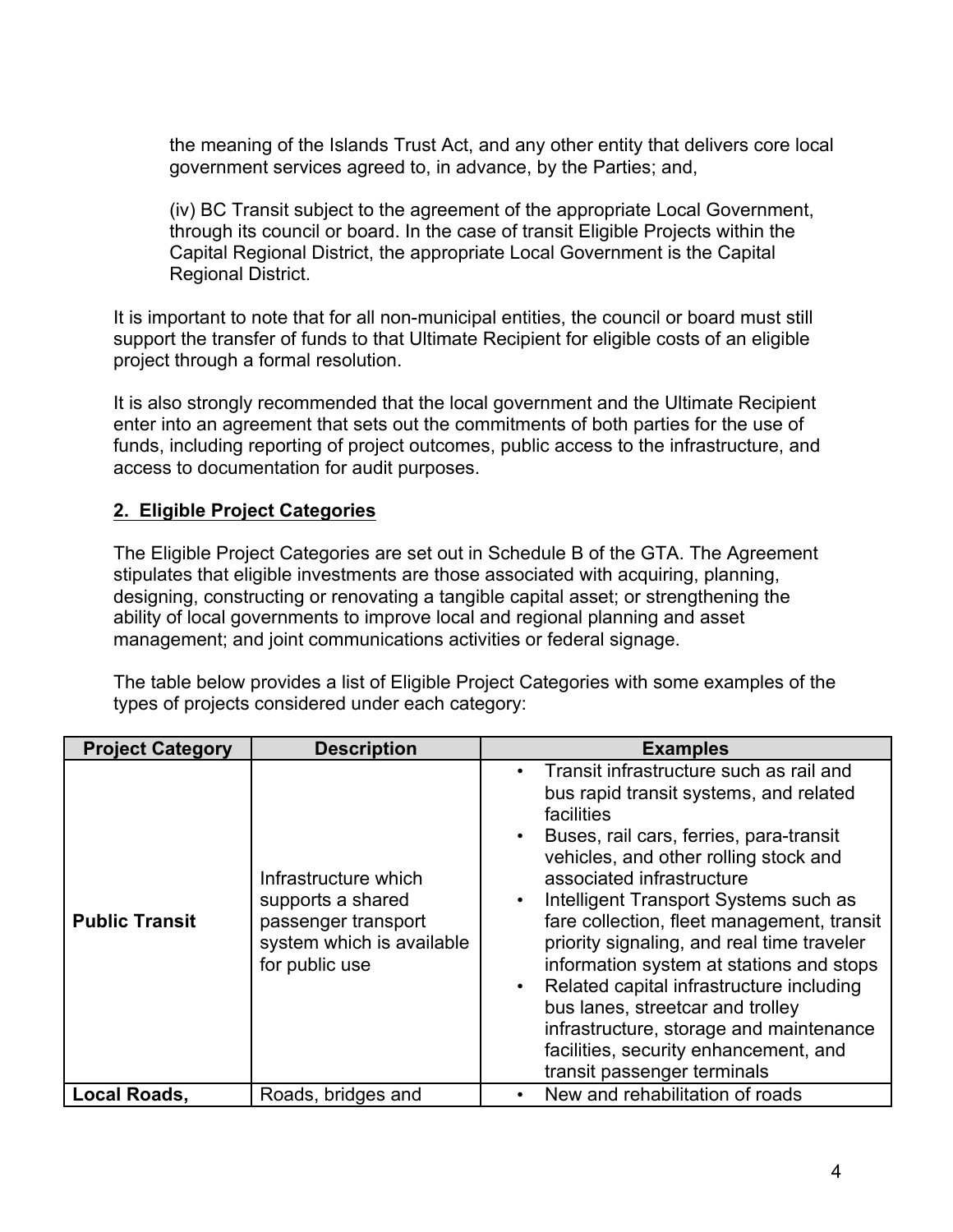| <b>Project Category</b>                                       | <b>Description</b>                                                                                                                                            | <b>Examples</b>                                                                                                                                                                                                                                                                                                                                                                                                                                                                                                                                   |
|---------------------------------------------------------------|---------------------------------------------------------------------------------------------------------------------------------------------------------------|---------------------------------------------------------------------------------------------------------------------------------------------------------------------------------------------------------------------------------------------------------------------------------------------------------------------------------------------------------------------------------------------------------------------------------------------------------------------------------------------------------------------------------------------------|
| <b>Bridges, and</b><br><b>Active</b><br><b>Transportation</b> | active transportation<br>(active transportation<br>refers to investments that<br>support active methods<br>of travel)                                         | New and rehabilitation of bridges<br>$\bullet$<br>Cycling lanes, paths, sidewalks and<br>hiking trails<br><b>Intelligent Transportation systems</b><br>$\bullet$<br>Additional capacity for high occupancy/<br>transit lanes, grade separations,<br>interchange structures, tunnels,<br>intersections and roundabouts                                                                                                                                                                                                                             |
| <b>Regional and</b><br><b>Local Airports</b>                  | Airport related<br>infrastructure (excludes<br><b>National Airport System)</b>                                                                                | Construction projects that enhance<br>airports and are accessible all year-<br>round, through the development,<br>enhancement or rehabilitation of<br>aeronautical and/or non-aeronautical<br>infrastructure (includes runways,<br>taxiways, aprons, hangars, terminal<br>buildings etc.)<br>Non-aeronautical infrastructure such as<br>groundside access, inland ports, parking<br>facilities, and commercial and industrial<br>activities                                                                                                       |
| <b>Short-line Rail</b>                                        | Railway related<br>infrastructure for carriage<br>of passengers or freight                                                                                    | Construction of lines to allow a railway to<br>serve an industrial park, an intermodal<br>yard, a port or a marine terminal<br>Construction, rehabilitation, or upgrading<br>of tracks and structures, excluding<br>regular maintenance, to ensure safe<br>travel<br>Construction, development or<br>improvement of facilities to improve<br>interchange of goods between modes<br>Procurement of technology and<br>equipment used to improve the<br>interchange of goods between modes<br>Short-line operators must offer year-<br>round service |
| <b>Short-sea</b><br><b>Shipping</b>                           | Infrastructure related to<br>the movement of cargo<br>and passengers around<br>the coast and on inland<br>waterways, without<br>directly crossing an<br>ocean | Specialized marine terminal intermodal<br>$\bullet$<br>facilities or transshipment (marine to<br>marine) facilities<br>Capitalized equipment for<br>loading/unloading required for expansion<br>of short-sea shipping<br>Technology and equipment used to<br>improve the interface between the                                                                                                                                                                                                                                                    |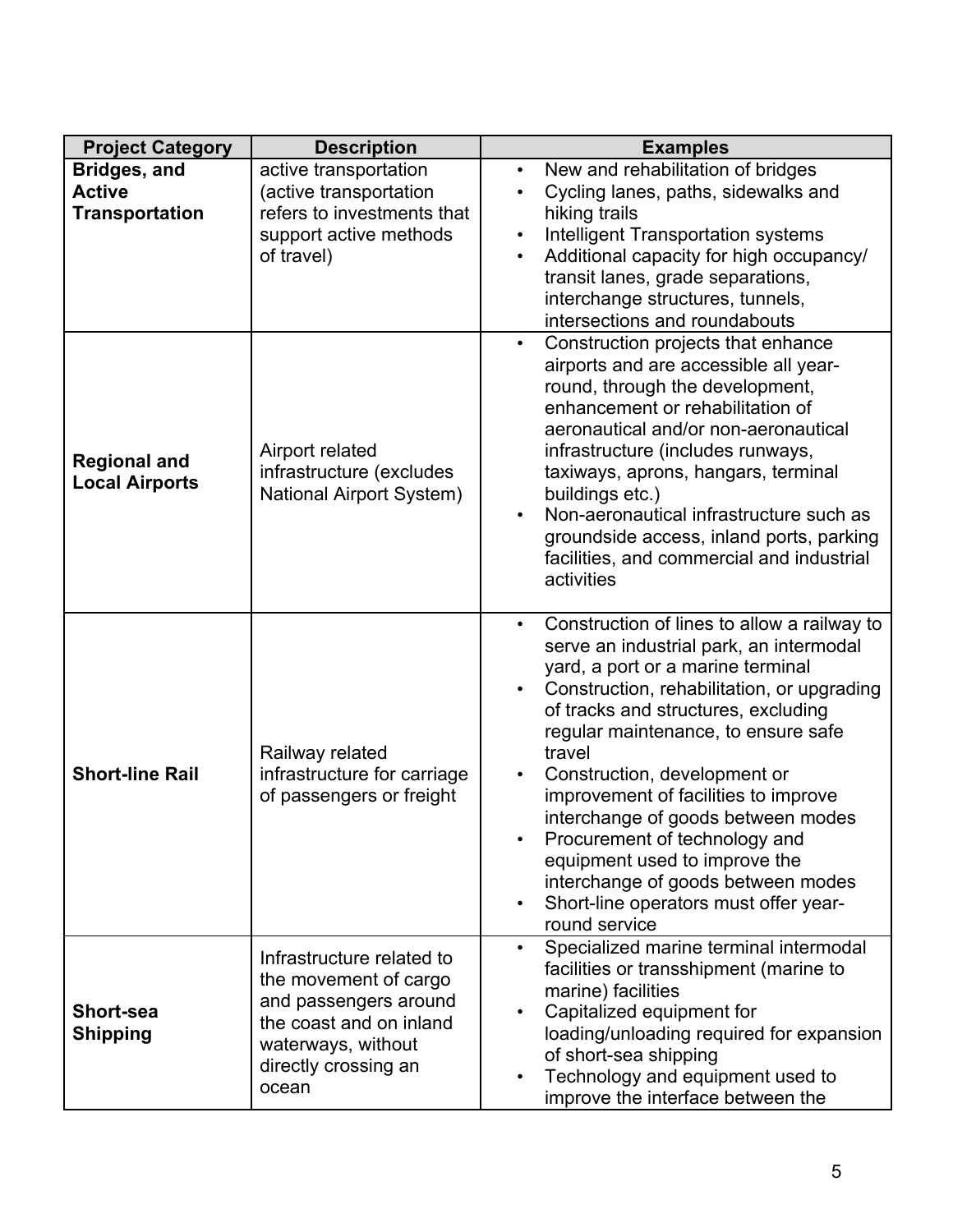| <b>Project Category</b>                   | <b>Description</b>                                                                                                                                      | <b>Examples</b>                                                                                                                                                                                                                                                                                                                                                                                                    |
|-------------------------------------------|---------------------------------------------------------------------------------------------------------------------------------------------------------|--------------------------------------------------------------------------------------------------------------------------------------------------------------------------------------------------------------------------------------------------------------------------------------------------------------------------------------------------------------------------------------------------------------------|
|                                           |                                                                                                                                                         | marine mode and the rail/highways<br>modes or to improve integration within<br>the marine mode including Intelligent<br><b>Transportation Systems (ITS)</b><br>Note: The purchase of vessels,<br>infrastructure that supports passenger-<br>only ferry services, rehabilitation and<br>maintenance of existing facilities such as<br>wharves and docks, and dredging are<br>not eligible for funding               |
| <b>Community</b><br><b>Energy Systems</b> | Infrastructure that<br>generates or increases<br>efficient use of energy                                                                                | Renewable electricity generators<br>$\bullet$<br>Electric vehicle infrastructure/fleet<br>vehicle conversion<br>Hydrogen infrastructure (generation,<br>distribution, storage)<br>Wind/solar/thermal/geothermal energy<br>systems<br>Alternative energy systems that serve<br>local government infrastructure<br>Retrofit local government buildings and<br>infrastructure                                         |
| <b>Drinking Water</b>                     | Infrastructure that<br>supports drinking water<br>conservation, collection,<br>treatment and distribution<br>systems                                    | Drinking water treatment infrastructure<br>Drinking water distribution system<br>(including metering)                                                                                                                                                                                                                                                                                                              |
| Wastewater                                | Infrastructure that<br>supports wastewater and<br>storm water collection,<br>treatment and<br>management systems                                        | Wastewater collection systems and or<br>$\bullet$<br>wastewater treatment facilities or<br>systems<br>Separation of combined sewers and or<br>combined sewer overflow control,<br>including real-time control and system<br>optimization<br>Separate storm water collection systems<br>and or storm water treatment facilities or<br>systems<br>Wastewater sludge treatment and<br>$\bullet$<br>management systems |
| <b>Solid Waste</b>                        | Infrastructure that<br>supports solid waste<br>management systems<br>including the collection,<br>diversion and disposal of<br>recyclables, compostable | Solid waste diversion projects including<br>$\bullet$<br>recycling, composting and anaerobic<br>digestion<br>Solid waste disposal projects including<br>thermal processes, gasification, and<br>landfill gas recovery                                                                                                                                                                                              |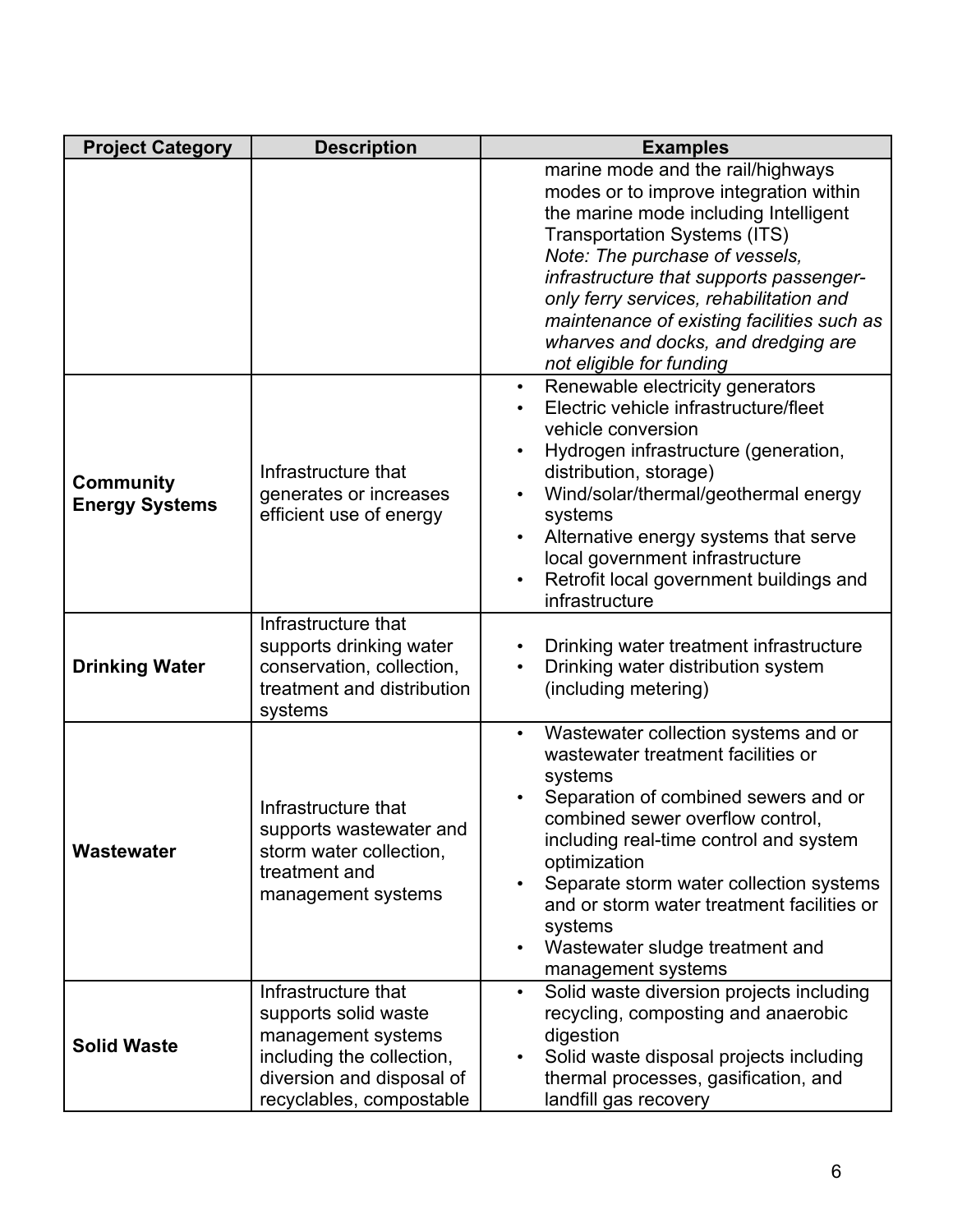| <b>Project Category</b>                    | <b>Description</b>                                                                                                                                                                | <b>Examples</b>                                                                                                                                                                                                                                                                                                                                                                                                                                                                         |
|--------------------------------------------|-----------------------------------------------------------------------------------------------------------------------------------------------------------------------------------|-----------------------------------------------------------------------------------------------------------------------------------------------------------------------------------------------------------------------------------------------------------------------------------------------------------------------------------------------------------------------------------------------------------------------------------------------------------------------------------------|
|                                            | materials and garbage                                                                                                                                                             | Solid waste disposal strategies that<br>reduce resource use                                                                                                                                                                                                                                                                                                                                                                                                                             |
| <b>Sport</b><br><b>Infrastructure</b>      | Amateur sport<br>infrastructure (excludes<br>facilities, including<br>arenas, which would be<br>used as a home of<br>professional sports<br>teams or major junior<br>hockey teams | Sport infrastructure for community public<br>use<br>Sport infrastructure in support of major<br>amateur athletic events                                                                                                                                                                                                                                                                                                                                                                 |
| <b>Recreation</b><br><b>Infrastructure</b> | Recreational facilities or<br>networks                                                                                                                                            | Large facilities or complexes which<br>support physical activity such as arenas,<br>gymnasiums, swimming pools, sports<br>fields, tennis, basketball, volleyball or<br>other sport-specific courts, or other<br>facilities that have sport and/or physical<br>activity as a primary rationale<br>Community centers that offer<br>programming to the community at large,<br>including all segments of the population<br>Networks of parks, fitness trails and bike<br>$\bullet$<br>paths |
| <b>Cultural</b><br><b>Infrastructure</b>   | Infrastructure that<br>supports arts,<br>humanities, and heritage                                                                                                                 | <b>Museums</b><br>$\bullet$<br>The preservation of designated heritage<br>sites<br>Local government owned libraries and<br>archives<br>Facilities for the creation, production,<br>and presentation of the arts<br>Infrastructure in support of the creation<br>$\bullet$<br>of a cultural precinct within an urban<br>core                                                                                                                                                             |
| <b>Tourism</b><br><b>Infrastructure</b>    | Infrastructure that attract<br>travelers for recreation,<br>leisure, business or other<br>purposes                                                                                | <b>Convention centers</b><br>$\bullet$<br>Exhibition hall-type facilities<br><b>Visitor centres</b>                                                                                                                                                                                                                                                                                                                                                                                     |
| <b>Disaster Mitigation</b>                 | Infrastructure that<br>reduces or eliminates<br>long-term impacts and<br>risks associated with<br>natural disasters                                                               | Construction, modification or<br>$\bullet$<br>reinforcement of structures that protect<br>from, prevent or mitigate potential<br>physical damage resulting from extreme<br>natural events, and impacts or events<br>related to climate change<br>Modification, reinforcement or relocation<br>$\bullet$<br>of existing public infrastructure to                                                                                                                                         |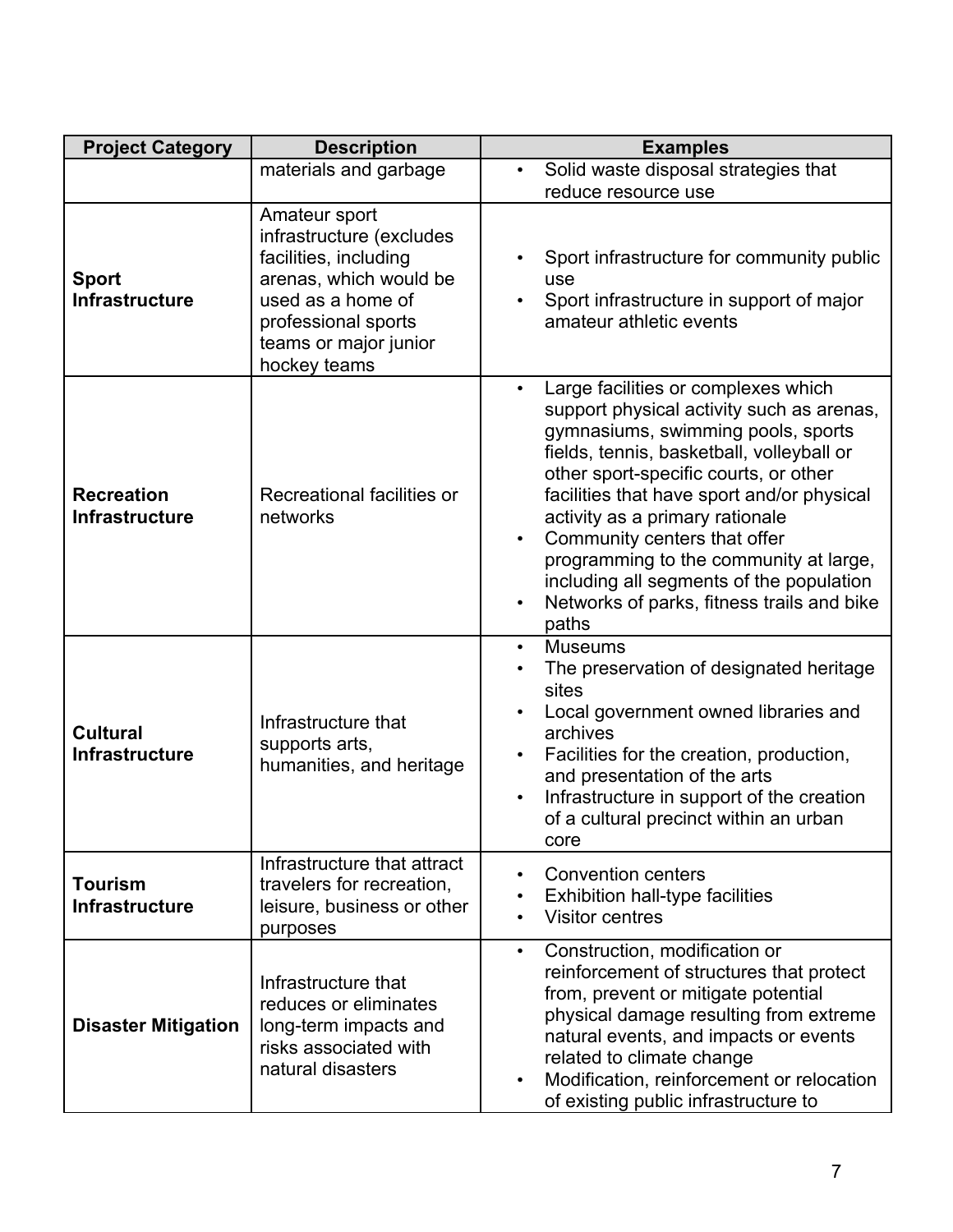| <b>Project Category</b>                                                 | <b>Description</b>                                                                                                                                                                                                                                                                                                                                                                  | <b>Examples</b>                                                                                                                                                                                                                                                                                                                                                                       |
|-------------------------------------------------------------------------|-------------------------------------------------------------------------------------------------------------------------------------------------------------------------------------------------------------------------------------------------------------------------------------------------------------------------------------------------------------------------------------|---------------------------------------------------------------------------------------------------------------------------------------------------------------------------------------------------------------------------------------------------------------------------------------------------------------------------------------------------------------------------------------|
|                                                                         |                                                                                                                                                                                                                                                                                                                                                                                     | mitigate the effects of and/or improve<br>resiliency to extreme national events<br>and impacts or events related to climate<br>change<br>Note: this category is related to disaster<br>prevention (such as dykes, berms,<br>seismic upgrades etc.) and not response<br>(such as fire trucks, fire halls etc.)                                                                         |
| <b>Broadband</b><br><b>Connectivity</b>                                 | Infrastructure that<br>provides internet access<br>to residents, businesses,<br>and/or institutions in<br><b>British Columbia</b>                                                                                                                                                                                                                                                   | High-speed backbone<br>Point of presence<br>Local distribution within communities<br>Satellite capacity                                                                                                                                                                                                                                                                               |
| <b>Brownfield</b><br>Redevelopment                                      | Remediation or<br>decontamination and<br>redevelopment of a<br>brownfield site within<br>municipal boundaries,<br>where the redevelopment<br>includes: the construction<br>of public infrastructure as<br>identified in the context of<br>any other category under<br>the GTF, and/or the<br>construction of municipal<br>use public parks and<br>publicly-owned social<br>housing. | New construction of public infrastructure<br>as per the categories listed under the<br><b>Federal Gas Tax Agreement</b><br>New construction of municipal use public<br>parks and affordable housing                                                                                                                                                                                   |
| <b>Asset Management</b>                                                 | Increase local<br>government capacity to<br>undertake asset<br>management planning<br>practices.                                                                                                                                                                                                                                                                                    | <b>Asset Management Practices</b><br>Assessment<br><b>Current State of Assets Assessment</b><br><b>Asset Management Policy</b><br><b>Asset Management Strategy</b><br>$\bullet$<br>Asset Management Plan<br>$\bullet$<br>Long-Term Financial Plan<br>$\bullet$<br><b>Asset Management Practices</b><br>$\bullet$<br><b>Implementation Plan</b><br>Asset Management Plan Annual Report |
| Integrated<br><b>Community</b><br><b>Sustainability</b><br><b>Plans</b> | Increase local<br>government capacity to<br>undertake integrated<br>community sustainability                                                                                                                                                                                                                                                                                        | Integrated community sustainability<br>plans<br>Regional growth strategies<br>Community development plans                                                                                                                                                                                                                                                                             |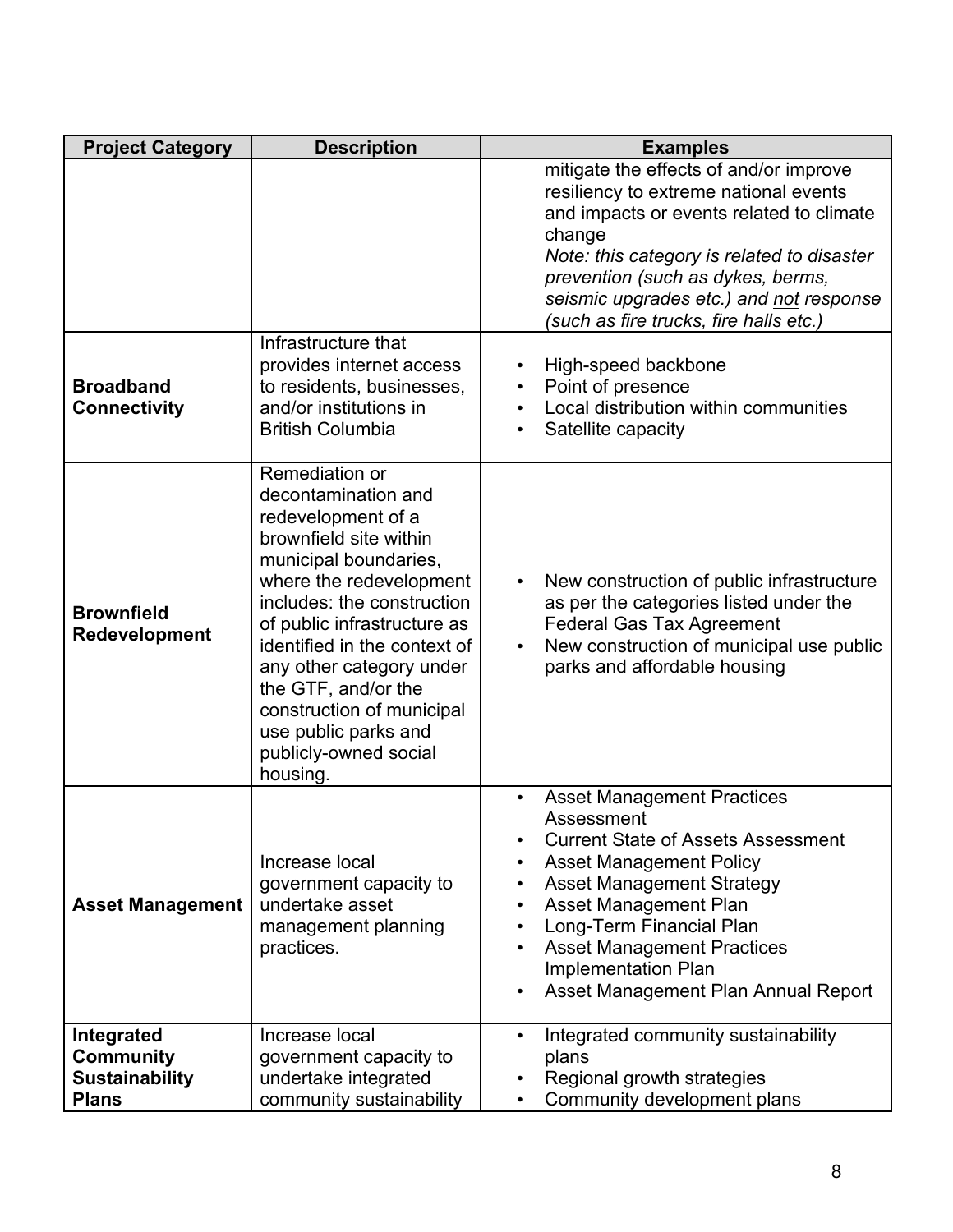| <b>Project Category</b>                            | <b>Description</b> | <b>Examples</b>                                                                                                                                                                                                                                                                                                                                     |
|----------------------------------------------------|--------------------|-----------------------------------------------------------------------------------------------------------------------------------------------------------------------------------------------------------------------------------------------------------------------------------------------------------------------------------------------------|
|                                                    | plans              | Community plans<br>٠                                                                                                                                                                                                                                                                                                                                |
| Long-term<br><b>Infrastructure</b><br><b>Plans</b> |                    | <b>Transportation plans</b><br>Infrastructure development plans<br>Liquid waste management plans<br>Solid waste management plans<br>Long-term cross-modal transportation<br>plans<br>Water conservation/demand<br>management plans<br>Drought management contingency plans<br>Air quality plans<br>GHG reduction plans<br>Energy conservation plans |

### **3. Definition of Infrastructure/ Public Use or Benefit**

"Infrastructure" is defined in Annex A as: *"municipal or regional, publicly or privately owned tangible capital assets in British Columbia primarily for public use or benefit."*

While the Agreement includes guidelines for identifying Ultimate Recipients, a definition of "Infrastructure" as well as "Eligible Project Categories", a definition for "Public Use or Benefit" is not defined.

Specifically, local government councils and boards, who are responsible for approving Community Works Fund funding allocation will need to identify whether a project is "primarily for public use" or "public benefit" when a non-municipal entity seeks funding.

Although the Agreement does not include a definition for "Public Use or Benefit", the term has been defined by a number of government and academic sources. The *Canada 150 Community Infrastructure Program* is a federal-provincial partnership program that distributes federal funds to eligible applicants for renovation, expansion and improvement of existing community and cultural infrastructure. For this program, Infrastructure Canada defines "Public Use or Benefit" as: "*The facility or asset is accessible to the public and not limited to a private membership, or confers a tangible benefit on a sufficiently large segment of the public or community."*

The Canada Revenue Agency (CRA) provides guidelines for determining the characteristics of a "Public Benefit" and has developed a test for determining whether a facility or an asset will be for Public Benefit. While the test was established for charity registration purposes, the criteria used to determine Public Benefit may apply to eligible projects.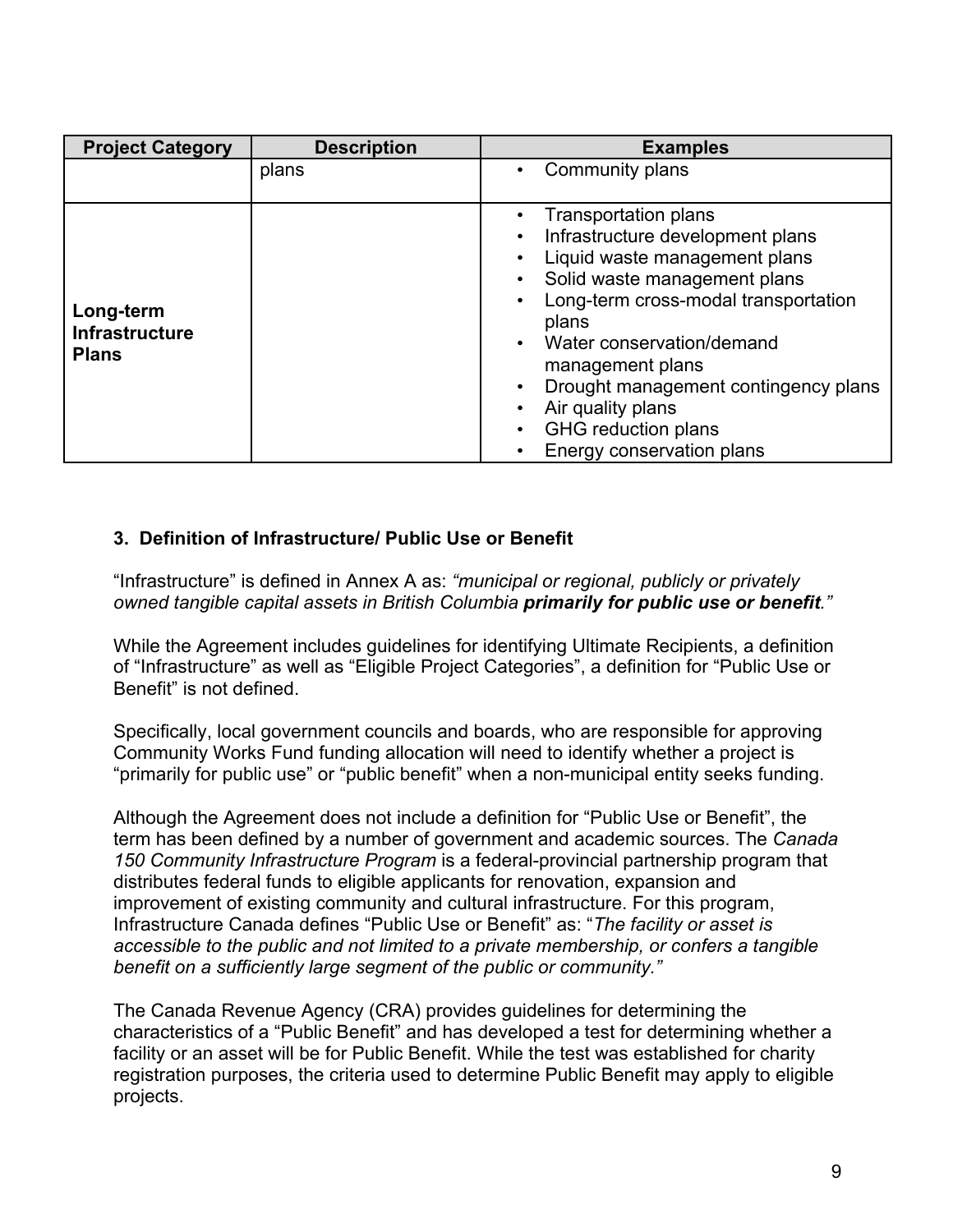The basic requirements for the CRA's test are similar to the definition provided by infrastructure Canada: a sufficient segment of the community must benefit and the benefit must be demonstrably tangible. The CRA provides further guidelines for defining "tangibility", "proof of benefit", as well as case law references.

# **4. Determining Public Use or Public Benefit**

The set of questions below provides guidance for local government decision-makers to determine if a proposed project primarily provides a public use or benefit.

If the answer is "yes" to each of the following questions, than most likely the criteria for meeting public use or benefit is met. If only some of the questions can be answered in the affirmative, than consideration be given to whether the project provides sufficient public use or benefit.

## **Public Use:**

- Does the proposed project primarily provide a service that is available or open to the public?
- Does the proposed project result in a service that is not limited by private membership?
- Does proposed project primarily result in a publicly owned asset or delivers a public service that a local government traditionally provides?

# **Benefit:**

- Does the project provide a service that is a tangible benefit that aligns with the national outcomes of productivity and economic growth; a clean environment; or strong cities and communities?
- Does the project result in a service that benefits a sufficiently large segment of the public or community?

The following are examples of eligible and ineligible projects based on the three criteria: Ultimate Recipient, Eligible Project Categories and Public Use or Benefit.

# **Example: Construction of a society-operated community hall:**

- **Ultimate Recipient:** Meets requirement (a non-municipal entity, including forprofit, non-governmental and not-for-profit organizations, on the condition that (a) the Local Government(s) where the Eligible Project would be located, if applicable, has (have) indicated support for the project through a formal resolution of its (their) council(s) or board(s).)
- **Eligible Project Category:** Meets requirement (Cultural infrastructure; privately owned tangible capital asset); funds are expended on eligible costs.
- **Public Use or Benefit:**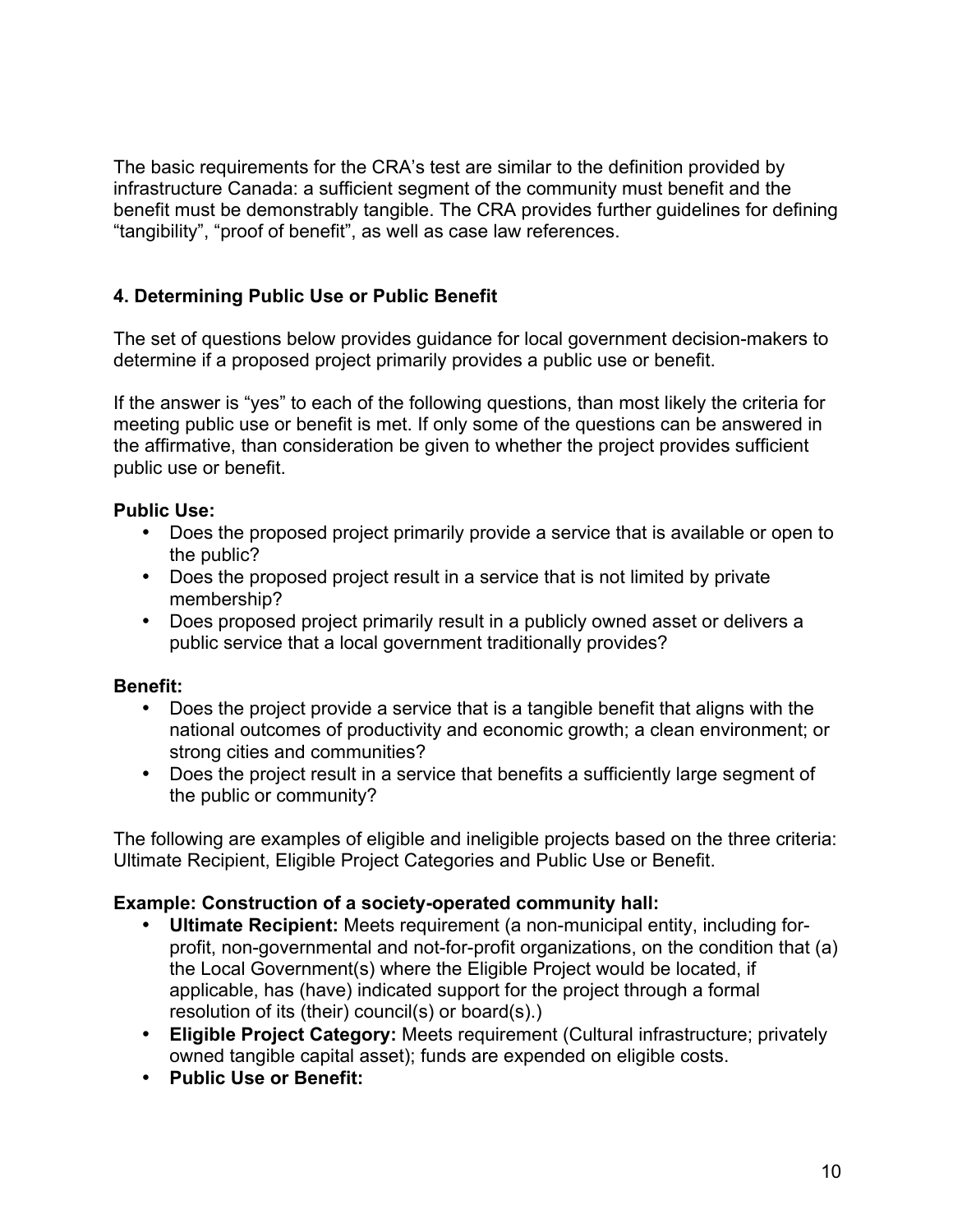- o Does the proposed project primarily provide a service that is available or open to the public? YES
- $\circ$  Does the proposed project result in a service that is not limited by private membership? YES
- o Does proposed project primarily result in a publicly owned asset or delivers a public service that a local government traditionally provides? NO
- $\circ$  Does the project provide a service that is a tangible benefit that aligns with the national outcomes of productivity and economic growth; a clean environment; or strong cities and communities? YES
- $\circ$  Does the project result in a service that benefits a sufficiently large segment of the public or community? YES

Conclusion: This project satisfies the test for public use and benefit.

#### **Example: Installing energy efficient lighting system for common areas in strata housing complex:**

- **Ultimate Recipient:** Meets requirement (a non-municipal entity, including forprofit, non-governmental and not-for-profit organizations, on the condition that (a) the Local Government(s) where the Eligible Project would be located, if applicable, has (have) indicated support for the project through a formal resolution of its (their) council(s) or board(s).)
- **Eligible Project Category:** Meets requirement (Community energy systems; privately owned tangible capital asset); funds are expended on eligible costs.
- **Public Use or Benefit:**
	- o Does the proposed project primarily provide a service that is available or open to the public? NO
	- o Does the proposed project result in a service that is not limited by private membership? NO
	- o Does proposed project primarily result in a publicly owned asset or delivers a public service that a local government traditionally provides? NO
	- $\circ$  Does the project provide a service that is a tangible benefit that aligns with the national outcomes of productivity and economic growth; a clean environment; or strong cities and communities? YES
	- $\circ$  Does the project result in a service that benefits a sufficiently large segment of the public or community? NO

Conclusion: This project does not satisfy the test for public use and benefit.

# **Example: Enhancing sprinkler system for private golf course:**

• **Ultimate Recipient:** Meets requirement (a non-municipal entity, including forprofit, non-governmental and not-for-profit organizations, on the condition that (a) the Local Government(s) where the Eligible Project would be located, if